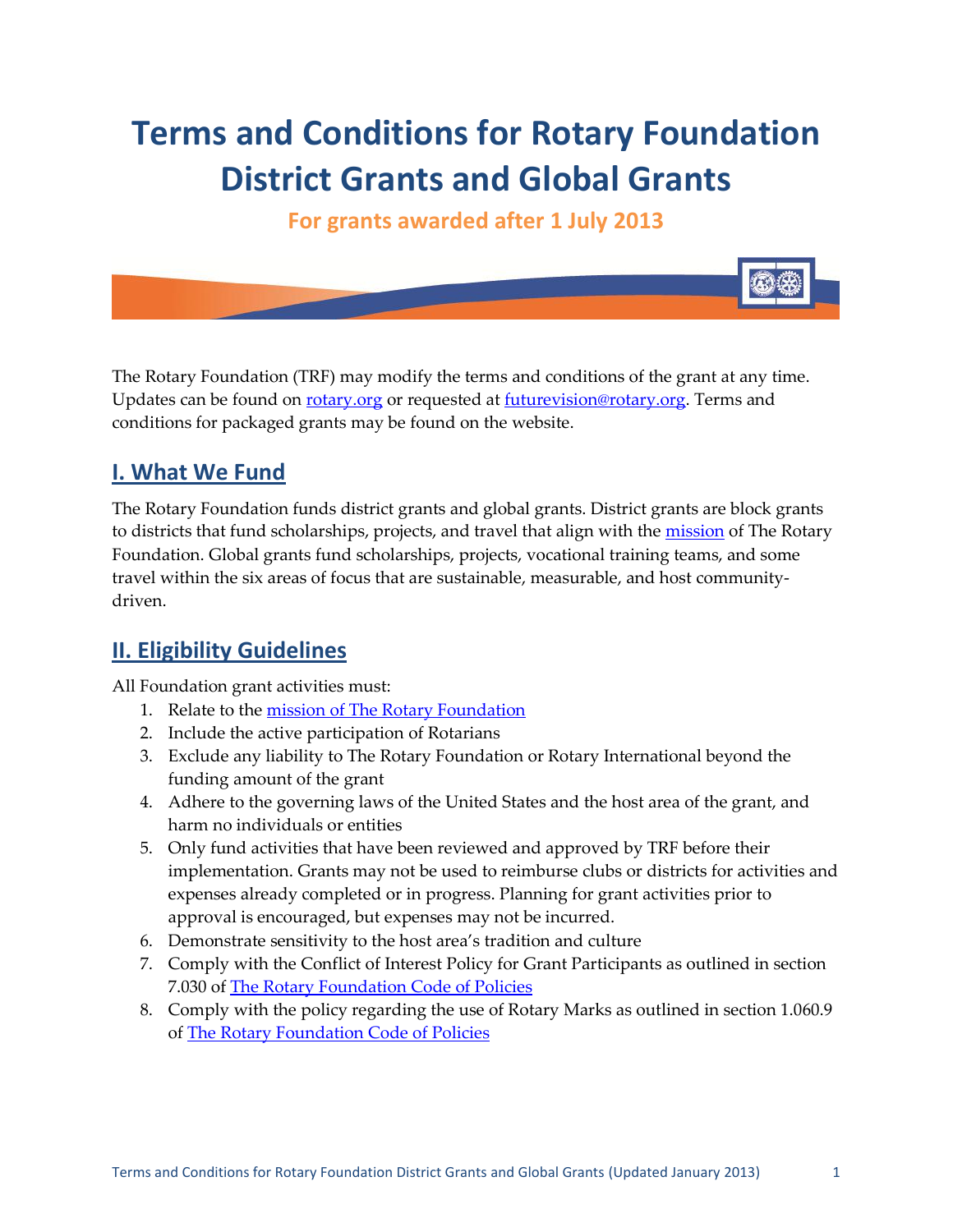### District Grants

- 1. Support local and international projects, scholarships, vocational training teams, and related travel
- 2. May allocate up to 3 percent of the grant award for grant-related administrative expenses such as bank fees, postage, software, and an independent financial assessment

### Global Grants

- 1. Align with one or more of Rotary's [areas of focus](http://www.rotary.org/RIdocuments/en_pdf/fv_area_of_focus_policy_statements_en.pdf)
- 2. Are [sustainable.](http://www.rotary.org/RIdocuments/en_pdf/grant_management_manual_en.zip) Host communities must be able to address their own needs after the Rotary club or district has completed its work.
- 3. Are measurable. Sponsors select standard measures from the Global Grant Monitoring [and Evaluation Plan supplement,](http://www.rotary.org/RIdocuments/en_pdf/grant_management_manual_en.zip) and may add their own measurements in their report to the Foundation. Expenses to measure project outcomes are capped at 10 percent.
- 4. Are host community-driven. The host community designs the grant based on local needs that they have identified.
- 5. Can include up to 10 percent of the project budget for a project manager
- 6. Support humanitarian and educational projects
- 7. Provide scholarships to fund graduate-level coursework or research or its equivalent for a term of one to four academic years
- 8. Support vocational training teams that address a humanitarian need by providing or receiving professional training
- 9. Support travel for up to two individuals as part of a humanitarian project. These individuals provide training or implement the project should the host club confirm that their skills are not readily available locally.
- 10. Support communities in Rotary countries and geographical areas
- 11. Are sponsored by at least one Rotary club or district in the country or geographical area where the grant project will take place (primary host sponsor) and one or more outside that country or geographical area (primary international sponsor)

### III. Restrictions

Grants cannot be used to unfairly discriminate against any group; promote a particular political or religious viewpoint; support purely religious functions; support activities that involve abortion or that are undertaken solely for sex determination; fund the purchase of arms or ammunition; support [Rotary Youth Exchange,](http://www.rotary.org/en/studentsandyouth/youthprograms/RotaryYouthexchange/Pages/ridefault.aspx) [RYLA,](http://www.rotary.org/en/studentsandyouth/youthprograms/RotaryYouthleadershipawards(ryla)/Pages/ridefault.aspx) [Rotary Friendship Exchange,](http://www.rotary.org/en/serviceandfellowship/Fellowship/RotaryFriendshipexchange/Pages/ridefault.aspx) [Rotaract,](http://www.rotary.org/en/studentsandyouth/youthprograms/Rotaract/Pages/ridefault.aspx) or [Interact;](http://www.rotary.org/en/StudentsAndYouth/YouthPrograms/Interact/Pages/ridefault.aspx) or serve as a new contribution to the Foundation or another Rotary Foundation grant.

In addition, grants cannot fund:

- 1. Continuous or excessive support of any one beneficiary, entity, or community
- 2. Establishment of a foundation, permanent trust, or long-term interest-bearing account. Grant funds can be used to establish a microcredit fund if the sponsors comply with the requirements detailed in section X.
- 3. Purchase of land or buildings
- 4. New construction of any structure in which individuals live, work, or engage in any gainful activity, such as buildings (schools, homes/low-cost shelters, and hospitals),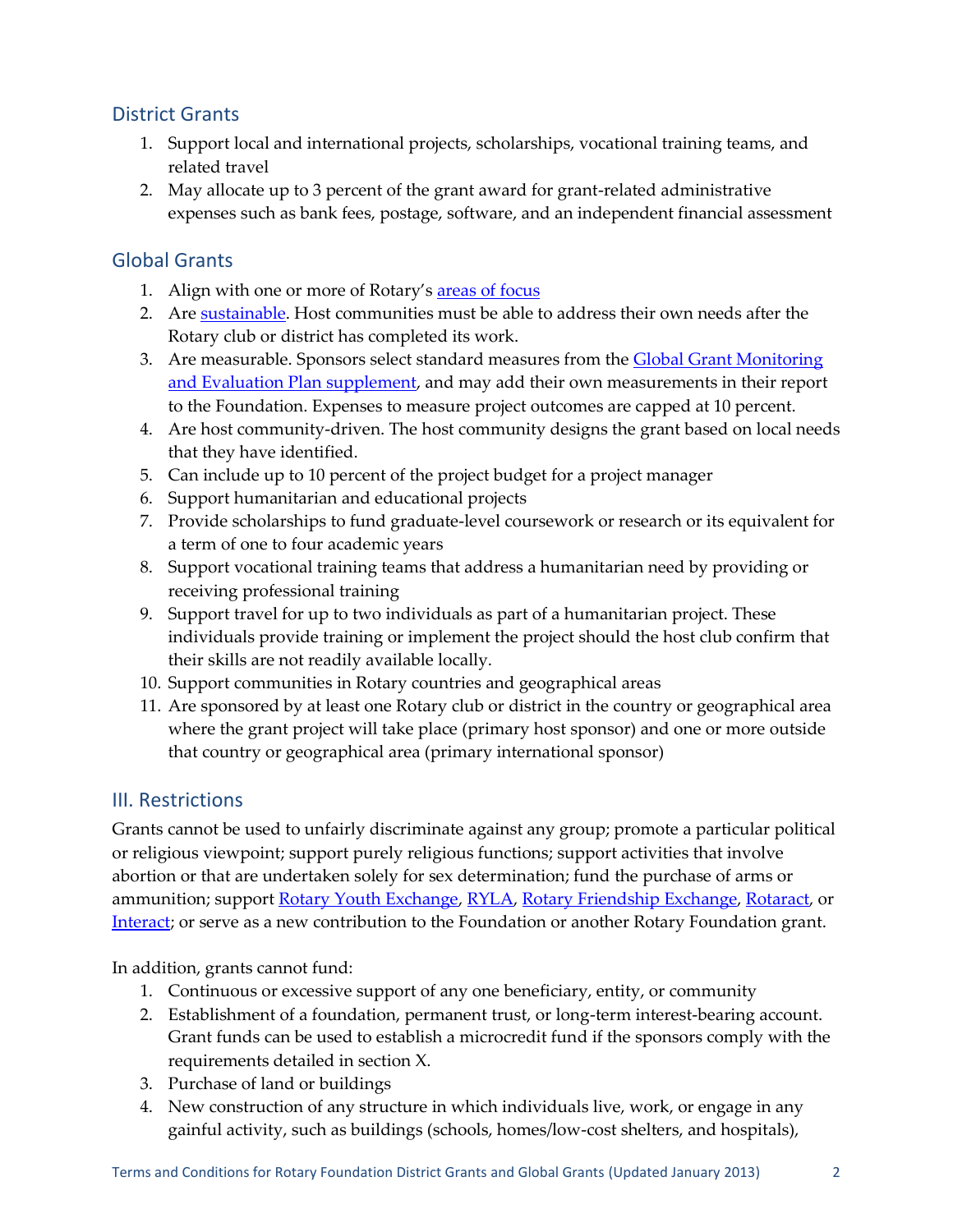containers, and mobile homes, or of structures in which individuals carry out manufacturing or processing activities.

- 5. Fundraising activities
- 6. Expenses related to Rotary events such as district conferences, conventions, institutes, anniversary celebrations, or entertainment activities
- 7. Public relations initiatives not directly related to a humanitarian or educational activity
- 8. Project signage in excess of \$500
- 9. Operating, administrative, or indirect program expenses of another organization
- 10. Unrestricted cash donations to a beneficiary or cooperating organization
- 11. Travel for staff of a cooperating organization involved in a humanitarian project
- 12. Global grant humanitarian projects that consist solely of individual travel expenses
- 13. Activities and expenses already in progress or completed
- 14. Activities primarily implemented by an organization other than Rotary
- 15. Transportation of vaccines by hand over national borders
- 16. Travel to National Immunization Days (NIDs)
- 17. Immunizations that consist solely of the polio vaccine
- 18. International travel for youth under the age of 18, unless accompanied by their parents or guardians
- 19. Study at a Rotary Peace Center partner university in the same or similar academic program as those pursued by Rotary Peace Fellows

### **IV. How to Apply**

Apply for grants online through [Member Access.](http://map.rotary.org/en/selfservice/Pages/login.aspx)

In order to receive a grant from The Rotary Foundation, all primary sponsor districts involved must be qualified by The Rotary Foundation, and for global grants, all primary sponsor clubs involved must be qualified by their district. In addition, districts, clubs, and all grant committee members must be in good standing with Rotary International and The Rotary Foundation. Individuals prohibited from serving on a grant committee include RI fiscal agents, national treasurers, and officers and paid staff of a cooperating or beneficiary organization associated with the grant. When acting as a primary sponsor, each district and each club is limited to 10 open grants at a time.

For district grants, districts may submit one application per Rotary year, and this application must include a spending plan. Any requests for an increase in the grant amount must be made before any portion of the grant has been paid by the Foundation. Districts may reserve up to 20 percent of their district grant funds for contingencies that may arise during the year; note this contingency fund on the spending plan and itemize contingency items when you submit your final report. All district grant applications must be received before 15 May of the Rotary year for which the funds are requested. (For example, applications for 2013-14 district grants must be received by 15 May 2014.)

For global grants, scholars and vocational training team members must submit individual applications to supplement the overall grant application. Applications are accepted on a rolling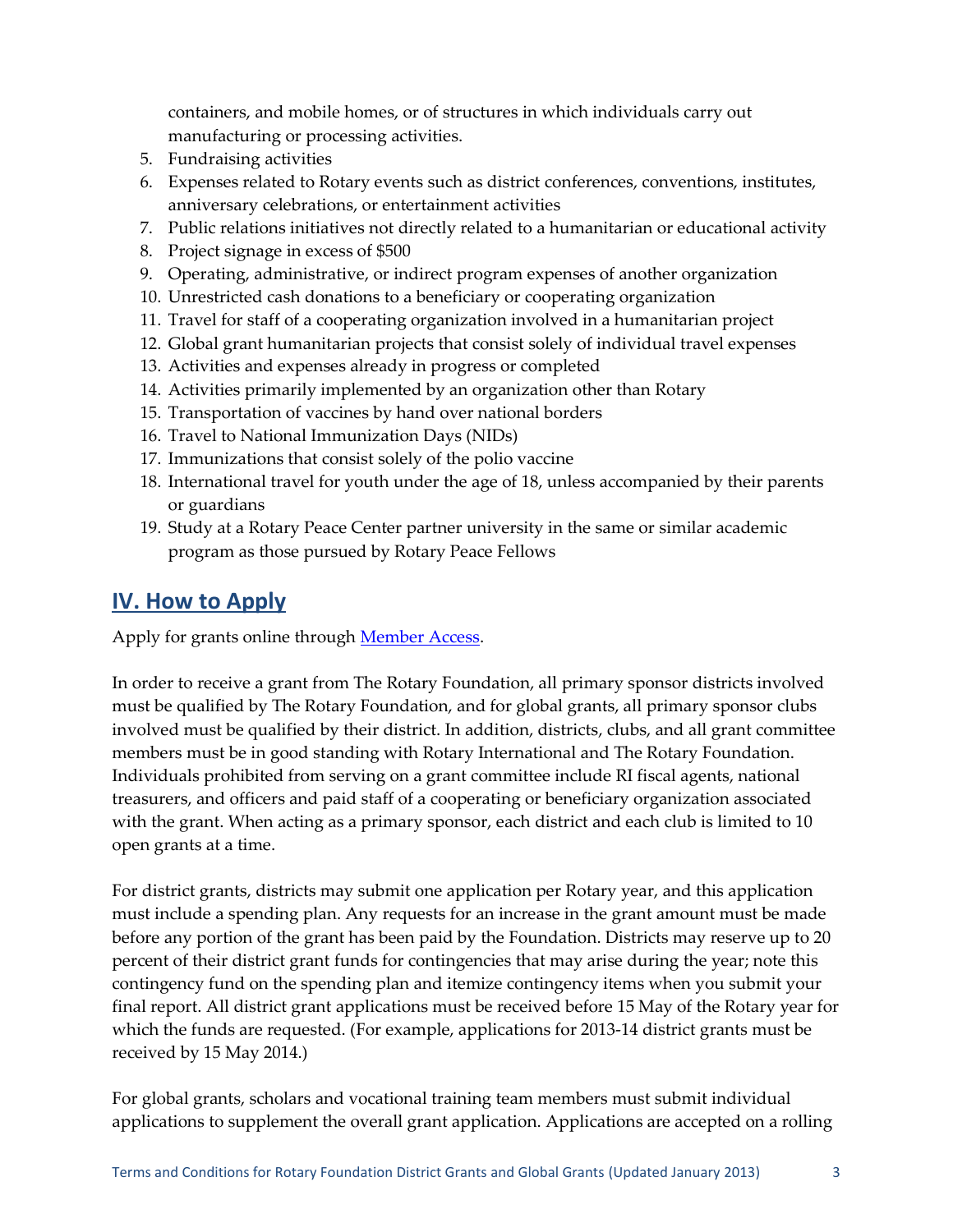basis throughout the Rotary year; however, applications involving travel expenses should be submitted 90 days prior to the travel dates. Note that:

- 1. If grant applications are not completed and approved within six months of submission, the application will be withdrawn.
- 2. If payment requirements are not met within six months of approval, the grant will be canceled.
- 3. If grants are not implemented within 12 months of payment, the grant will be canceled and the sponsors will be required to return the funds.

#### District Grants

Districts must establish a grant committee of three Rotarians, including the district governor of the implementation year, the district Rotary Foundation committee chair, and the district grants subcommittee chair.

### Global Grants

Primary host and international sponsors must each establish a grant committee of three Rotarians for a global grant. Members of this grant committee must come from the primary sponsor club (if the grant is club-sponsored) or district (if the grant is district-sponsored). For club-sponsored grant applications, district Rotary Foundation committee chairs must confirm that the primary sponsor clubs are qualified.

Scholarship applications must:

1. Provide proof of university admission to a graduate-level program or letter of invitation to conduct postgraduate-level research when applying for the grant. Admission that requires a guarantee of financial support is acceptable.

Vocational training team applications must:

- 1. Support teams composed of at least two members with at least two years of work experience in the area of focus and a Rotarian team leader who has a general level of Rotary knowledge, international experience, leadership skills, and some expertise within the area of focus. Non-Rotarians may serve as team leaders provided the sponsors establish the need for this in the grant application.
- 2. Confirm that if more than one team is traveling under a single grant, the teams must share the same two primary sponsors and begin travel within one year of each other.
- 3. All team members must be approved by The Rotary Foundation prior to travel. Any alterations to team composition must be reported to, and approved by, The Rotary Foundation.

# **V. Travel Policies**

Airfare for any travel funded by Rotary Foundation grants must be booked through Rotary International Travel Services (RITS) according to established travel policies.

Rotary Foundation grants will cover the following budgeted expenses related to travel: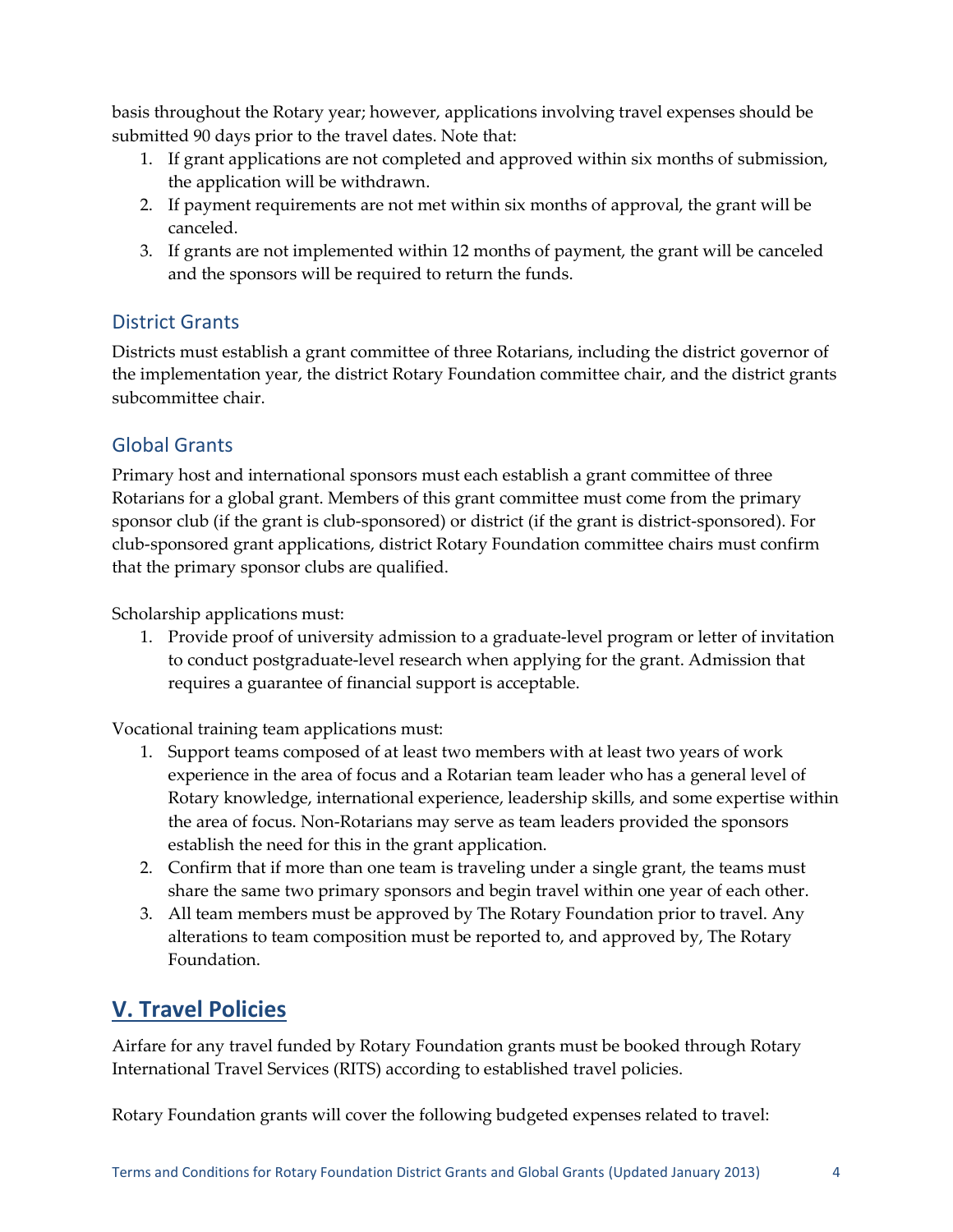- 1. Economy-class ticket(s)
- 2. Transportation to and from airport and local travel related to grant implementation
- 3. Cost of inoculations/immunizations, visas, and entry and exit taxes
- 4. Normal and reasonable luggage charges

Rotary Foundation grants will not cover the following expenses related to travel:

- 1. Expenses associated with optional stopovers before or after preapproved travel
- 2. Penalties resulting from changes in personal travel arrangements, including optional stopovers
- 3. Excess baggage charges, shipping charges, and flight cancellation insurance

The club or district sponsoring the grant is responsible for maintaining emergency contact information and travel itineraries for all grant recipients traveling on grant funds. This information must be provided to the Foundation upon request.

Grant recipients are responsible for:

- 1. Making travel arrangements through RITS. Failure to arrange travel promptly may increase the cost of travel or result in the cancellation of the grant.
- 2. Any expenses that exceed the approved travel budget, unless approved by the Foundation
- 3. Meeting all medical requirements for international travel.
- 4. Arranging and funding any personal travel. Such travel may take place *for* a maximum of four weeks at the end of the grant activities*,* after which grant recipients are expected to return home.
- 5. Abiding by RI country travel restrictions.

All individuals receiving grant funding for travel will be automatically enrolled for insurance coverage that meets Rotary International's travel insurance requirements. Any additional insurance coverage required by a grantee's study institution, vocational training site, host organization, or otherwise will be the sole responsibility of the traveler.

Rotary International contracts a global security advisory firm to maintain a travel ban list of extremely dangerous countries. TRF-funded travelers are not permitted to travel to these countries due to safety concerns. If a country is added to the travel ban list while funded travelers are in-country, plans will be made for their immediate evacuation. Should the funded individual not defer travel to or evacuate from a country as instructed, it will result in TRF cancelling the grant and any funds already issued would need to be returned to TRF.

Non-Rotarians receiving grant funding for scholarships, participation in vocational training teams, or travel to implement a humanitarian project are expected to:

- 1. Demonstrate knowledge of Rotary
- 2. Participate in an orientation session before departure
- 3. Participate in club and district activities as requested by their sponsors
- 4. Be proficient in the language of the host country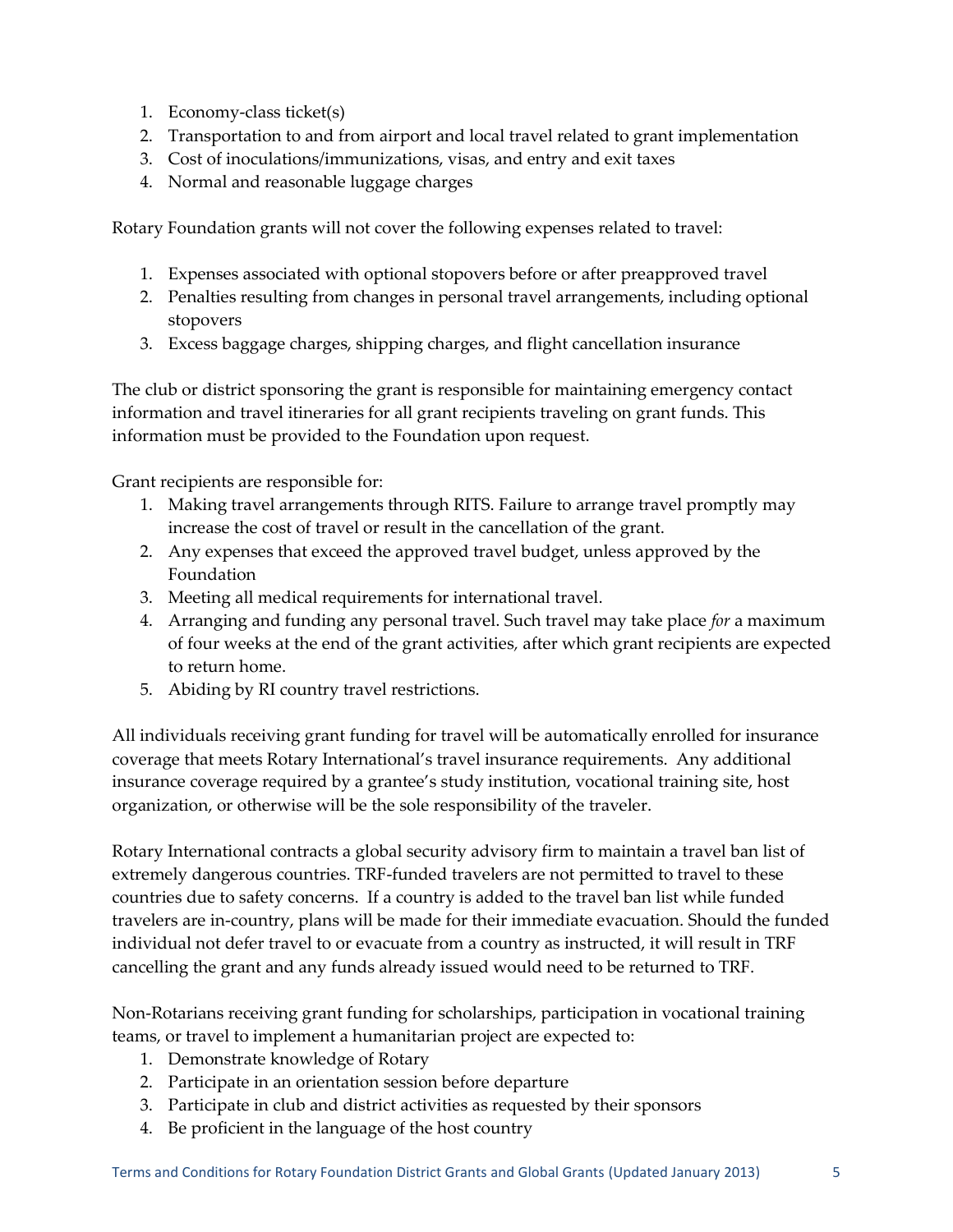In addition:

- 1. Relatives of a vocational training team member may participate on the same team if they meet eligibility requirements
- 2. Scholarship recipients must reside in their host district

# **VI. How Grants Are Funded**

#### District Grants

District grants are funded by The Rotary Foundation solely with allocations from the District [Designated Fund](http://www.rotary.org/en/Contribute/Funds/SHARE/Pages/ridefault.aspx) (DDF). A district may apply for a single grant each Rotary year to support one or more projects using up to 50% of the district's [SHARE allocation,](http://www.rotary.org/en/Contribute/Funds/SHARE/Pages/ridefault.aspx) which represents 50 percent of its annual giving from three years' prior plus any Permanent Fund-SHARE earnings.

#### Global Grants

Global grants are funded by The Rotary Foundation from the World Fund, and awards range from US\$15,000 to \$200,000. The Foundation matches cash at 50 percent and DDF contributions at 100 percent. All global grants have a minimum budget of US\$30,000.

The Foundation will match non-Rotarian contributions toward a grant, provided they do not come from a cooperating organization or a beneficiary of the project.

International sponsors for humanitarian projects are required to provide at least 30 percent of the total sponsor funding. Host sponsors for humanitarian projects are encouraged to contribute toward the financing of the grant.

Grant financing cannot be changed after approval. Paul Harris Fellow recognition credit will only be given for sponsor contributions sent to The Rotary Foundation and will not be granted for contributions sent directly to the project. Contributions sent prior to grant approval may not be available for that specific grant. All global grant contributions are considered irrevocable contributions to The Rotary Foundation and will not be refunded.

# **VII. Cooperating Organizations**

Cooperating organizations are reputable non-Rotary organizations or academic institutions that provide expertise, infrastructure, advocacy, training, education, or other support for the grant. Cooperating organizations must agree to comply with all reporting and auditing activities required by The Rotary Foundation and provide receipts and proof of purchase as required. No more than five global grants may be approved in one Rotary year for projects involving a single cooperating organization. Universities hosting scholars are not considered a cooperating organization.

#### District Grants

All funding provided to cooperating organizations must be used for specific project expenses.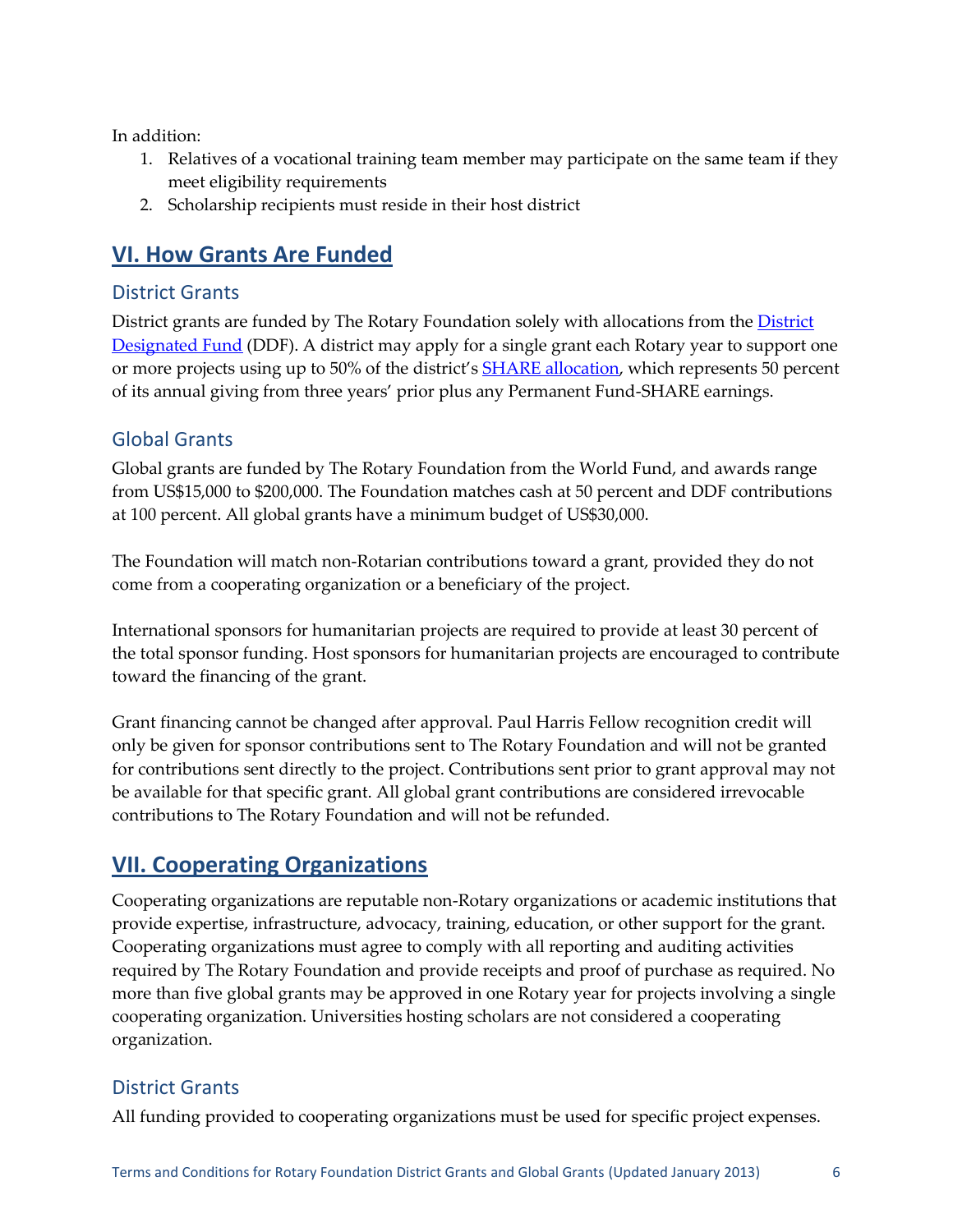The sponsoring district must maintain an itemized report of such expenses.

#### Global Grants

At the time of application, grant sponsors need to provide a memorandum of understanding [\(MOU\)](http://www.rotary.org/RIdocuments/en_doc/fv_cooperating_organization_mou_en.doc) signed by both primary sponsors and the cooperating organization. The MOU should include the following:

- 1. Verification from both primary sponsors that the grant is initiated, controlled, and managed by Rotary clubs or districts
- 2. Endorsement from the primary sponsors affirming that the cooperating organization is reputable, responsible, and acting within all governing laws
- 3. Grant implementation plan clearly delineating the activities of each party
- 4. Agreement from the cooperating organization to participate in any financial review by the Foundation of activities connected with the grant

### **VIII. Payments**

#### District Grants

Grant funds will be paid only to the district or district foundation bank account identified by the district at the time of application. District grant funds will not be released until the previous Rotary year's district grant is closed. Funds are not available after the close of the implementation year; if sponsors do not meet all payment requirements by 15 May of the implementation year, the grant will be canceled.

#### Global Grants

Grant funds will not be released until sponsor contributions have been submitted to The Rotary Foundation and any payment contingencies have been met. Grant funds will be paid to the account provided in the application. Account signatories must be members of the sponsoring club or district. If a grant project is canceled after the project sponsors receive payment, all remaining grant funds must be returned to the Foundation, where they will be credited to the World Fund.

The following points apply to global grants funded with cash contributions:

- 1. All grant-related transactions will be recorded using the current published monthly RI exchange rate, and all grant-related transactions will be officially communicated in US dollars.
- 2. Grants will be paid out at the current RI exchange rate at the time of payment.
- 3. Sponsors will be shielded from currency exchange fluctuations in excess of 10% of the rate at time of approval. Conversely, TRF will not distribute currency gains to project sponsors in excess of 10% of the rate at time of approval.
- 4. An initial grant payment may be made as soon as TRF receives at least 75% of all committed cash contributions.

Contributions applied to an unidentifiable project will be held for 90 calendar days. Donors will be requested to advise TRF if funds should be transferred to another project or fund. If donors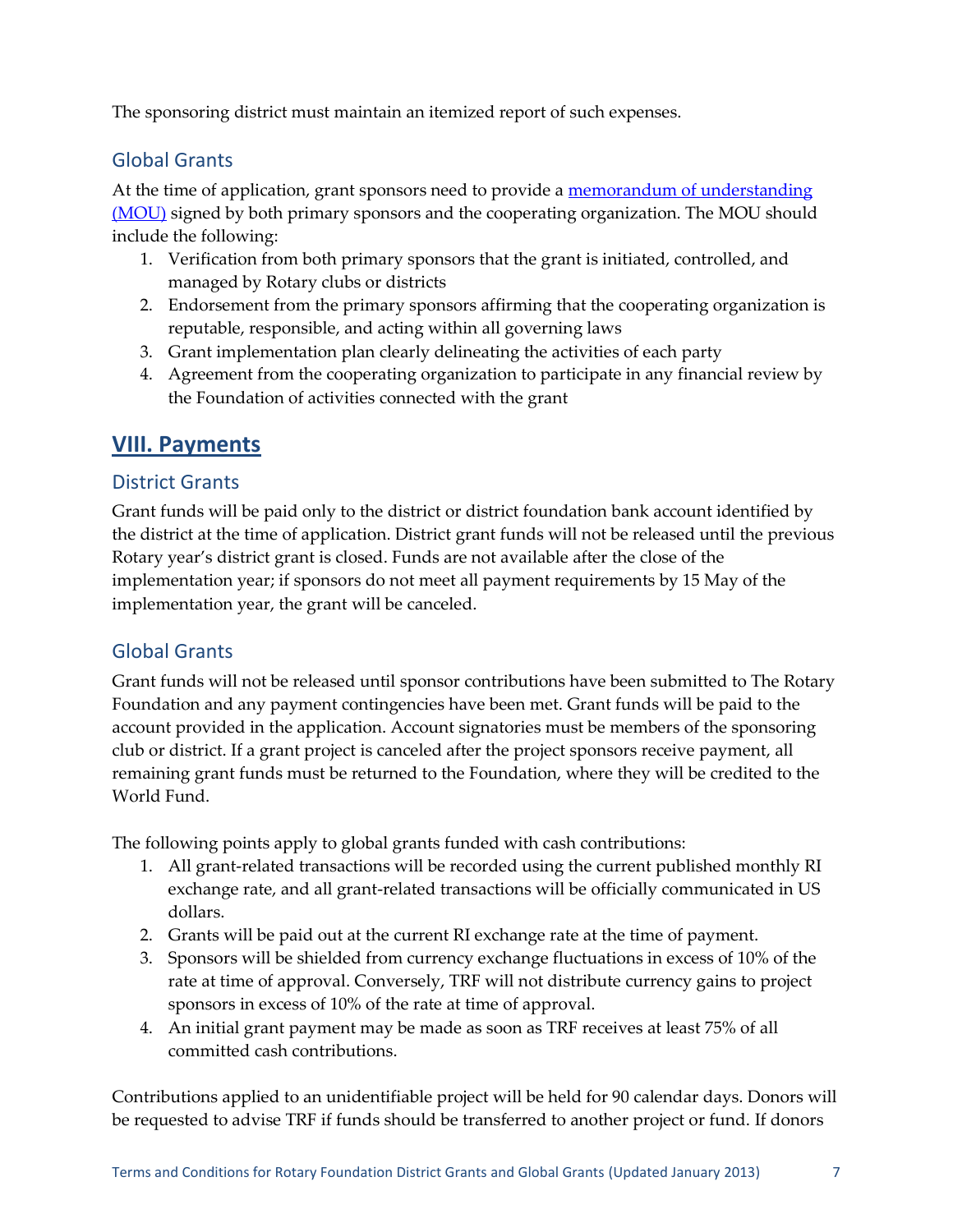do not recommend action within 90 days of receipt or grant cancellation TRF will transfer the contribution to Annual Fund – SHARE. If the source of the funds cannot be identified, after 90 days of receipt or grant cancellation TRF will transfer the contribution to Annual Fund – World Fund. These rules will not apply if caused by TRF error or processing delay, as determined by TRF staff.

### **IX. Reporting Requirements and Documentation**

Grant recipients are responsible for reporting on the use of grant funds to The Rotary Foundation. Progress and final reports must be submitted online and all forms must be completed in their entirety for the report to be accepted. New grant applications will not be accepted by the Foundation if a grant sponsor has an overdue report for any Foundation grant. The Foundation reserves the right to review grants at any time, conduct an audit, send a monitor, require additional documentation, and suspend any or all payments.

The following reporting criteria also apply to grant recipients:

- 1. Unused grant funds must be returned promptly to The Rotary Foundation.
- 2. Districts must report the use of grant funds to their member clubs in accordance with the terms of qualification.
- 3. Grant sponsors must maintain copies of all receipts and bank statements related to grant-funded expenditures in accordance with the terms of qualification and any applicable local and international laws.
- 4. Grant sponsors who fail to adhere to Foundation policies and guidelines in implementing and financing grant projects must return grant funds in their entirety and may be barred from receiving future grants for a period of up to five years.

### District Grants

These additional criteria apply to district grants:

- **1.** Final reports documenting the disbursement of funds must be submitted to the Foundation within 12 months of receiving the payment, or within two months of the grant's total disbursement.
- 2. All grant projects and activities funded by district grants must be completed within 24 months of disbursement by the Foundation or the local district to the club or project site.
- 3. Unused grant funds in excess of US\$500 must be returned promptly to The Rotary Foundation and will be credited to the district's DDF. Unused grant funds below US\$500 must be used for charitable purposes.

#### Global Grants

These additional criteria apply to global grants:

- 1. Progress reports must be submitted within 12 months of receiving the first grant payment and every 12 months thereafter.
- 2. Final reports must be submitted within two months of completing the project.
- 3. Unused grant funds in excess of US\$500 must be returned to The Rotary Foundation and will be credited to the World Fund. If grant funds remain after a project's completion,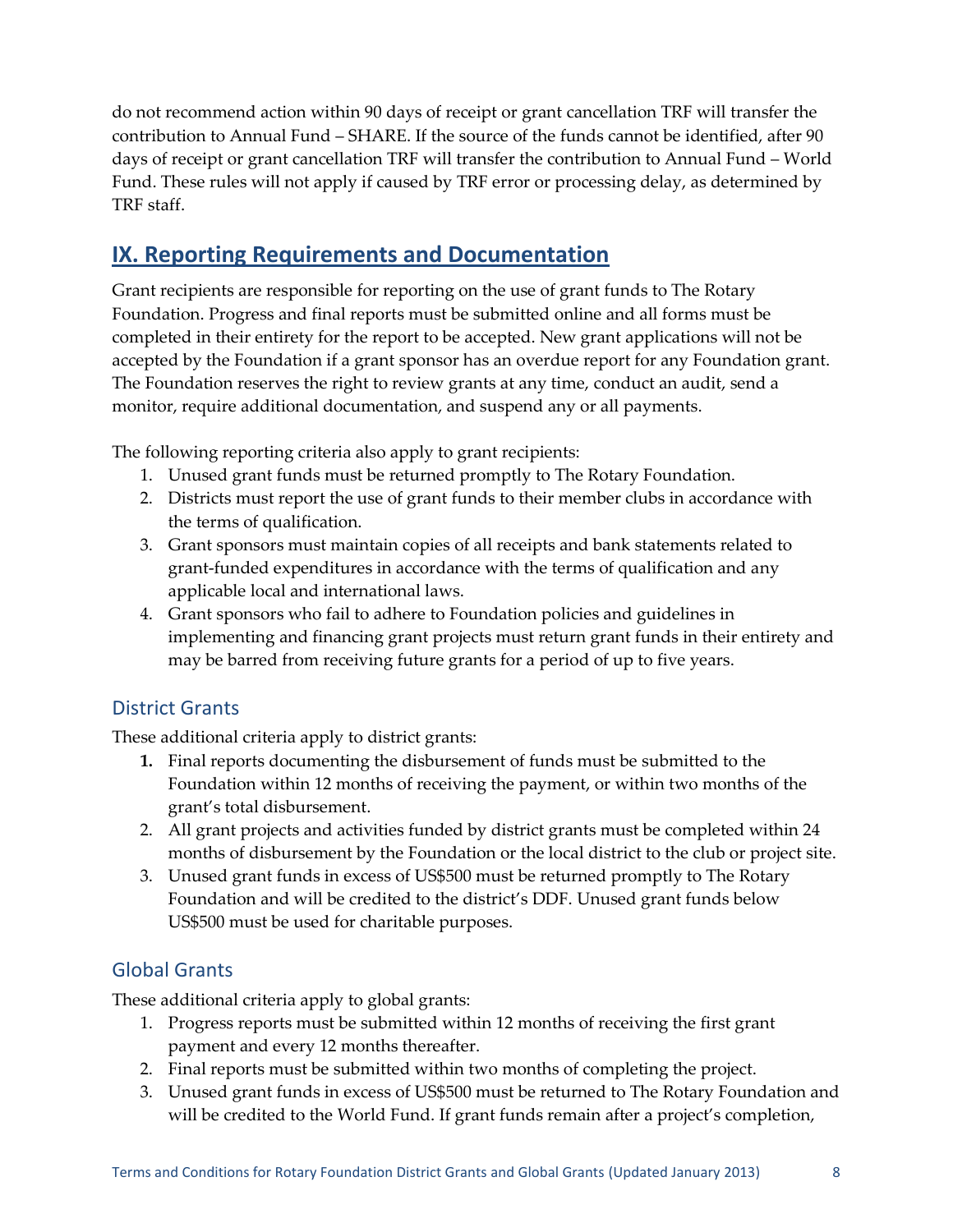the Foundation may approve their use for project-related expenses, such as additional project supplies.

Acceptable reports contain detailed accounts of the project's implementation, including:

- 1. A description of how the project has advanced the goals of the selected area(s) of focus
- 2. An account of how the project achieved the specific objectives outlined in the application, including the relevant measures and data collected
- 3. An explanation of how the project's outcomes will be sustained over time
- 4. A description of the participation of both host and international partners, as well as any cooperating organizations associated with the grant
- 5. The report should also include a detailed account of spending for the project and project account bank statements. Sponsors must explain any budget variances in the final report. Additionally, the Foundation may request that sponsors submit receipts in support of the report.

The Foundation will close the grant once the project implementation is complete and sponsors have demonstrated that sustainability measures are in place to ensure that the local community will continue the project.

# **X. Microcredit**

The Rotary Foundation is committed to using microcredit programs to facilitate small, self-help enterprises. Clubs and districts applying for global grants are encouraged to partner with reputable and established cooperating organizations/microfinance institutions to administer loan programs as a way of undertaking sustainable development projects. However, microcredit programs funded by the Foundation must incorporate a component, such as training, that extends beyond the management of loan capital. In addition:

- 1. Clubs and districts that wish to use global grant funds to support a microcredit project must submit the [microcredit supplement form](http://www.rotary.org/RIdocuments/en_pdf/grant_management_manual_en.zip) with the grant application.
- 2. Microcredit activities must be supervised and controlled by the sponsoring club or district.
- 3. Interest and fees generated by microcredit fund capital from The Rotary Foundation may be used for administrative expenses that directly support the project.
- 4. Grant sponsors must submit a microcredit supplement form with the grant report.
- 5. If a microcredit project is terminated before the Foundation's reporting requirements are met, grant funds must be returned to The Rotary Foundation.
- 6. The Rotary Foundation will not fund loan guaranty systems.

# **XI. Special Considerations for Rotary Foundation (India)**

The Rotary Foundation and the Rotary Foundation (India) encourage all Rotary clubs and districts in India to become registered with the Government of India (GOI) under the Foreign Contribution Regulation Act (FCRA). For general information about the FCRA, go to [http://mha.nic.in/fcra.htm;](http://mha.nic.in/fcra.htm) for registration forms, go to [http://mha.nic.in/fcra/intro/forms.html.](http://mha.nic.in/fcra/intro/forms.html)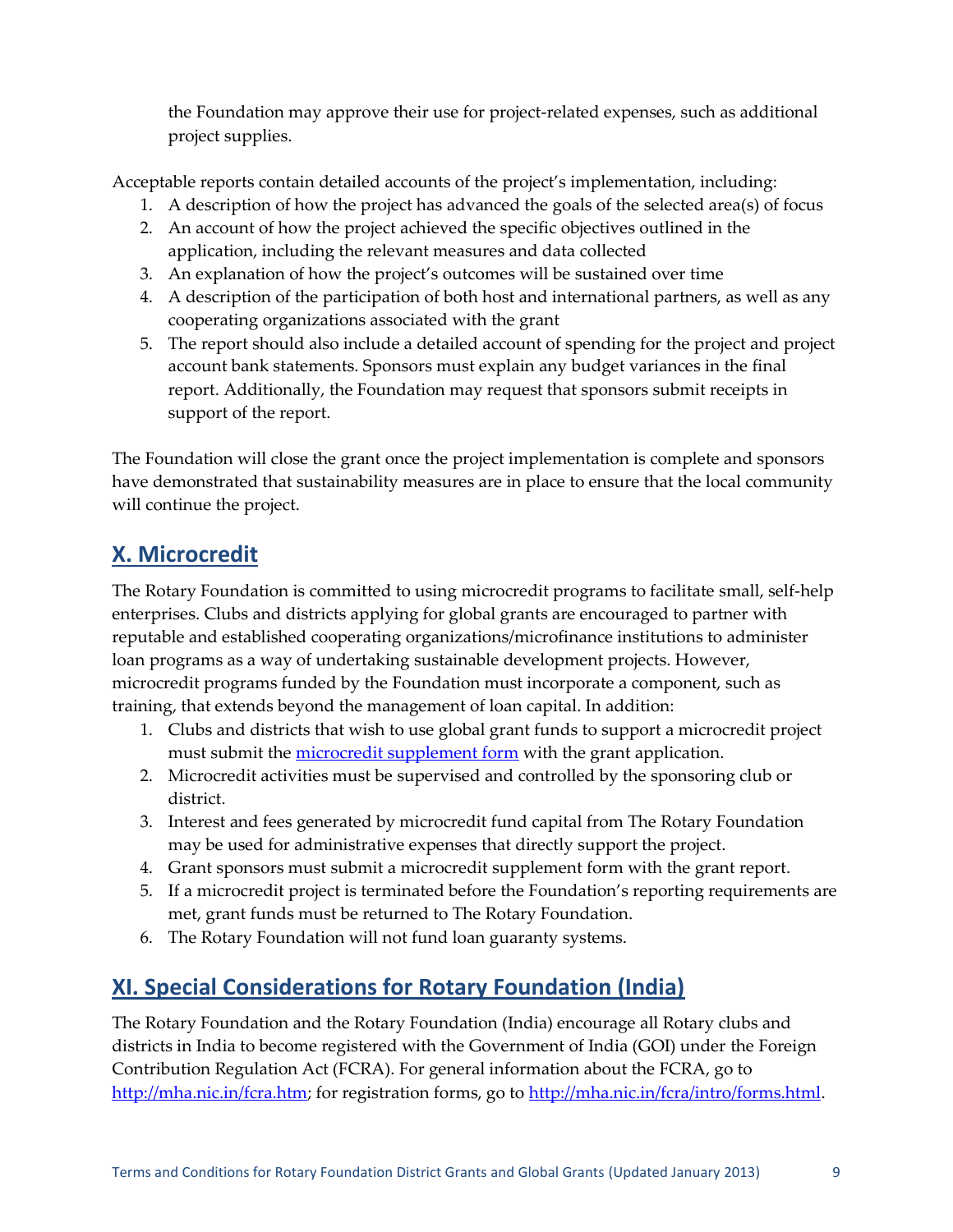In addition to all other terms and conditions, grants with full or partial payment to a Rotary club or district in India should follow these payment and reporting procedures to comply with GOI laws and the FCRA:

- 1. Grant funds will not be released to a bank account in India unless all general payment conditions listed below have been met. Either the sponsors provide documentation showing that the bank account is registered under the FCRA or staff must determine that sufficient funds are available from contributions made within India. Otherwise, the payment will be placed in a queue and paid on a first-come, first-served basis only when additional contributions are made and sufficient funds are available. The sponsors of grants must ensure funds are not co-mingled.
	- a. District Grants

Payment is contingent upon the approval of a detailed spending plan that includes an itemized budget for each listed project or activity. Grant funds will be paid only to the district bank account. The name of the district bank account must be easily identifiable with both the district and the project. (A proper naming example is Rotary District 0000 District Grant 12345). District grant funds will not be released until the previous Rotary year's district grant is closed. Funds are not available after the close of the implementation year; if sponsors do not meet all payment requirements by 15 May of the implementation year, the grant will be canceled.

b. Global Grants

Grant funds will not be released until all sponsor contributions have been submitted to The Rotary Foundation and any payment contingencies have been met. Grant funds will be paid to the account provided by the grant sponsors.

- 2. Progress reports on grant funds released to India through 31 March are due by 31 May of that same year. Final reports are due two months after the grant's completion. Grant sponsors must ensure that funds received in a FCRA-registered bank account are not comingled with local funds.
- 3. All progress reports must:
	- a. Meet all general reporting requirements as listed in section IX.
	- b. Show that a copy of the progress report filed electronically via Member Access has been submitted to the South Asia Office.
	- c. Include a utilization certificate if a portion of the grant amount has been used, along with statement of receipt and payment for the grant amount, certified by an independent chartered accountant (indicating membership number of the CA)
	- d. If the grant funds were not used for any reason, include an original bank statement or bank passbook (or a photocopy certified by the bank manager or a chartered accountant) indicating the date on which the grant amount was credited and a statement explaining why the grant amount has not yet been used, even if the grant amount was received before March
- 4. All final reports must:
	- a. Meet all general reporting requirements as listed in section IX.
	- b. Show that a hard copy of the final report filed electronically via Member Access has been submitted to the South Asia Office.
	- c. Include the following: